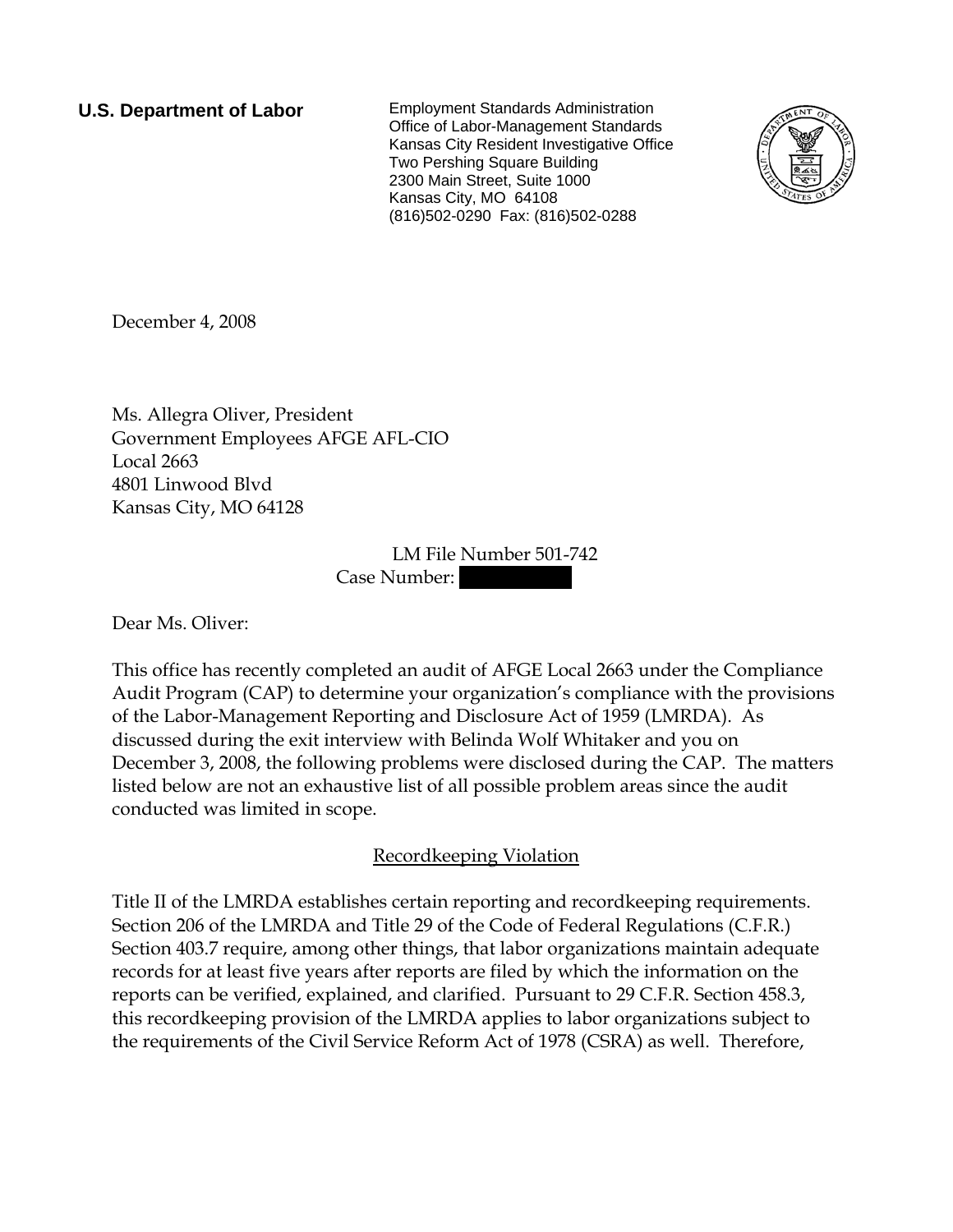Ms. Allegra Oliver December 4, 2008 Page 2 of 4

as a general rule, labor organizations must retain all records used or received in the course of union business.

For disbursements, this includes not only original bills, invoices, receipts, vouchers, and applicable resolutions, but also documentation showing the nature of the union business requiring the disbursement, the goods or services received, and the identity of the recipient(s) of the goods or services. In most instances, this documentation requirement can be satisfied with a sufficiently descriptive expense receipt or invoice. If an expense receipt is not sufficiently descriptive, a union officer or employee should write a note on it providing the additional information. For money it receives, the labor organization must keep at least one record showing the date, amount, purpose, and source of that money. The labor organization must also retain bank records for all accounts.

The audit of Local 2663's 2007 records revealed the following recordkeeping violation:

Disposition of Property

Local 2663 did not maintain an inventory of hats, jackets, Bibles and other property it purchased, sold, or gave away. The union must report the value of any union property on hand at the beginning and end of each year in Item 30 (Other Assets) of the LM-3. The union must retain an inventory or similar record of property on hand to verify, clarify, and explain the information that must be reported in Item 30.

Based on your assurance that Local 2663 will retain adequate documentation in the future, OLMS will take no further enforcement action at this time regarding the above violation.

## Reporting Violations

Pursuant to 29 C.F.R., Section 458.3, the reporting requirement under 29 C.F.R. Section 403.2 [see Section 201(b) of the Labor-Management Reporting and Disclosure Act (LMRDA)] is made applicable to labor organizations subject to the requirements of the CSRA. This provision requires labor organizations to file annual financial reports that accurately disclose their financial condition and operations. The audit disclosed a violation of this requirement. The Labor Organization Annual Report (LM-3) filed by Local 2663 for fiscal year ending December 31, 2007 was deficient in the following areas:

1. Acquire/Dispose of Property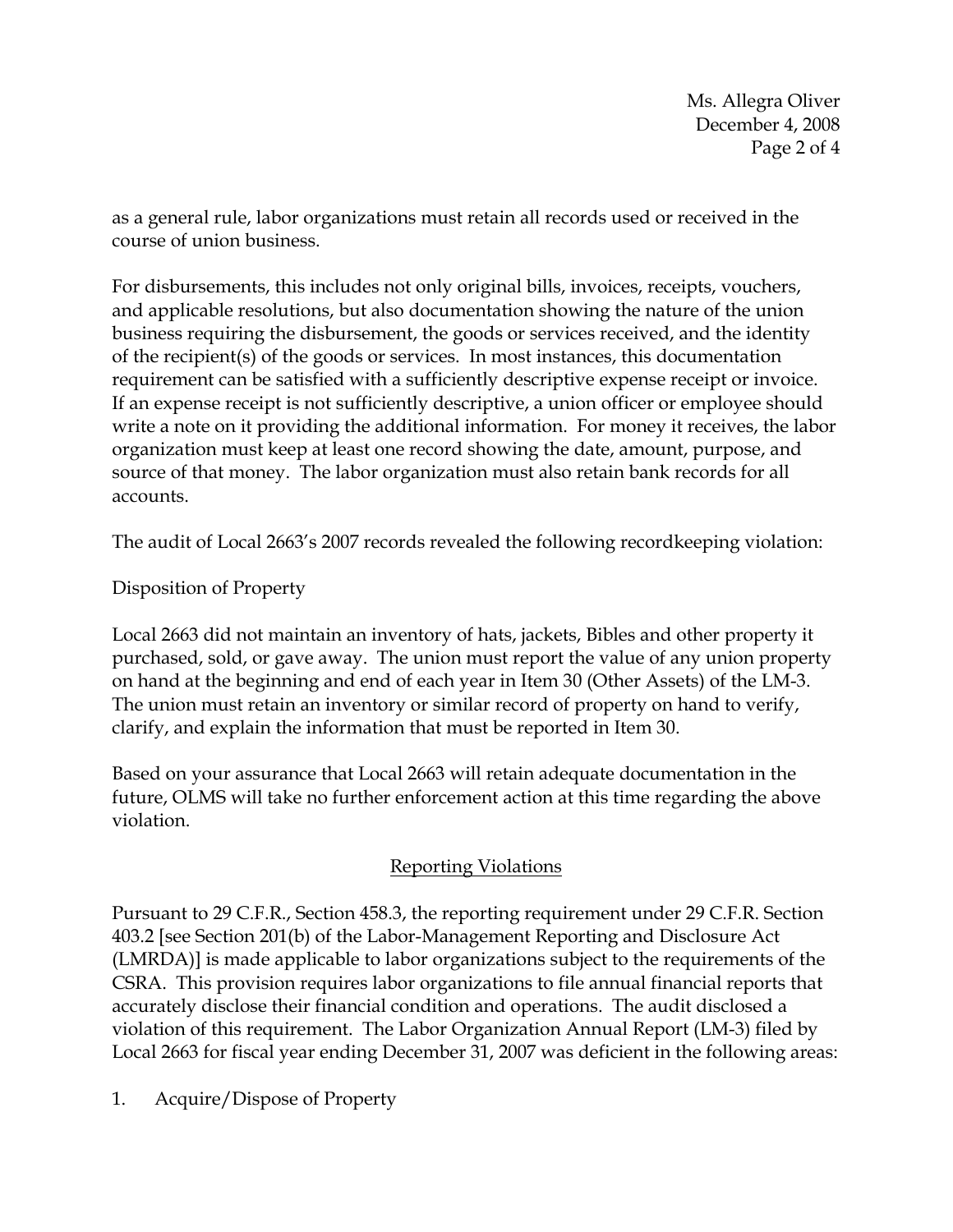Ms. Allegra Oliver December 4, 2008 Page 3 of 4

Item 13 (During the reporting period did your organization acquire or dispose of any assets in any manner other than by purchase or sale?) should have been answered "Yes" because the union gave away Bibles during the year. The union must identify the type and value of any property received or given away in the additional information section of the LM report along with the identity of the recipient(s) or donor(s) of such property. The union does not have to itemize every recipient of such giveaways by name. The union can describe the recipients by broad categories if appropriate such as "members" or "new retirees." In addition, the union must report the cost, book value, and trade-in allowance for assets that it traded in.

2. Money Market Account Reported As Investment

Local 2663 improperly included the value of a money market account as an investment in Statement A (Assets and Liabilities). For LM-3 reporting purposes, OLMS considers a money market account to be cash and should be reported in Item 25.

3. Cash Reconciliation

The audit revealed the disbursements reported on the local's 2007 LM-3 report failed to reconcile with the local's bank statements by \$737.00. Investigation showed this to be a reporting error. This error caused the local to inadvertently underreport the disbursements on its 2007 LM-3 report, even though the book balance reflected the correct amount of total disbursements.

These errors were corrected, and the local provided an amended report reflecting the correct amounts during the course of the audit. Local 2663 has agreed to properly report the deficient items on all future reports it files with the Office of Labor-Management Standards (OLMS).

## Other Violation

The audit disclosed the following other violation: